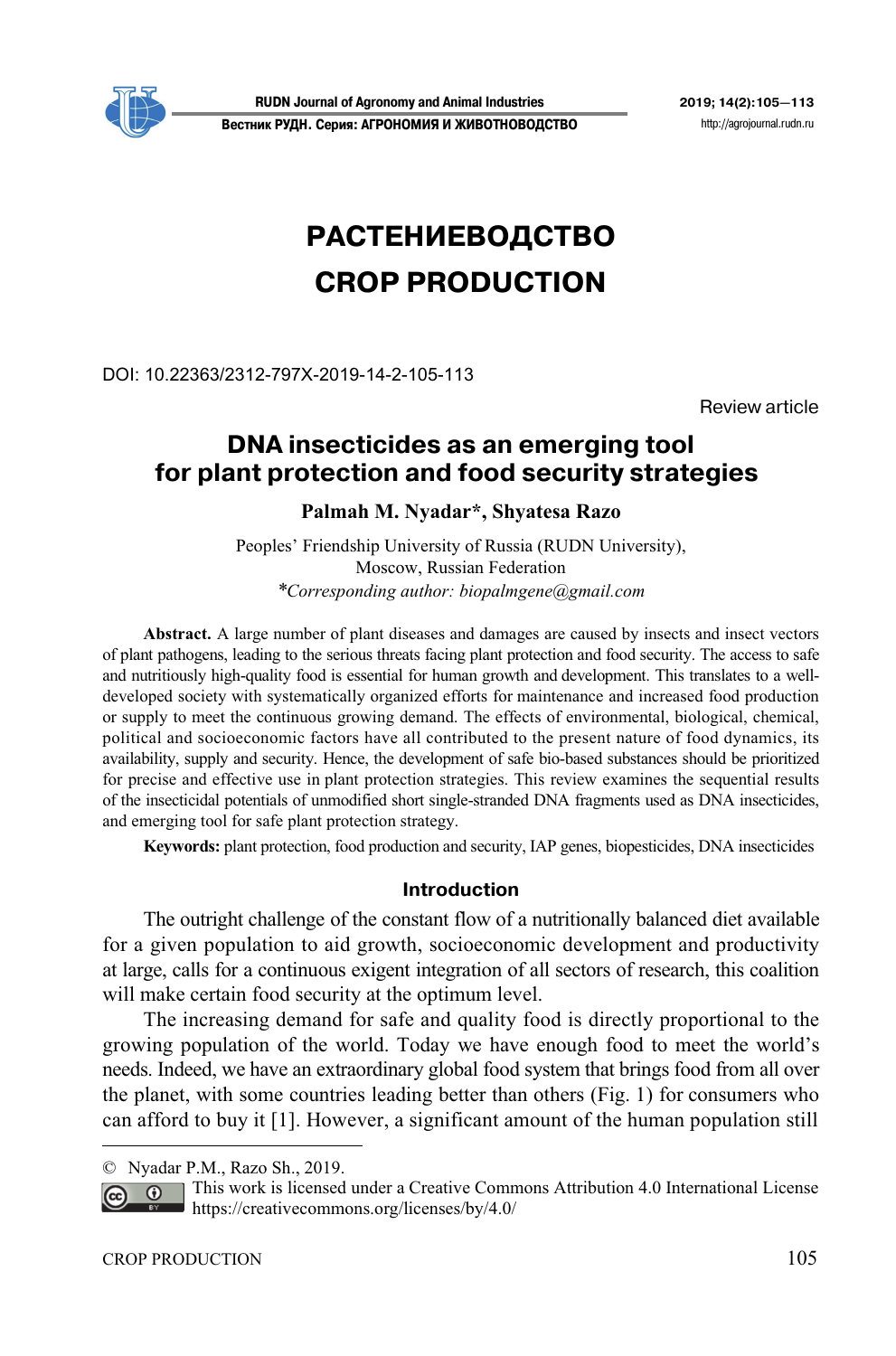

**Food Production (Average Value)**



do not have access to drinking water, food and arable land or environment [2—4]. These results to less intensively grown plants that serves as food source and nutrition requirements in some areas of the globe. Plant protection can be threatened by abiotic and biotic factors. These biotic constraints, such as insect pests, can at times seriously compromise food production and security.

In the 1970s a concept of food security was introduced in the discussions of international and national food trouble during a period of world food crisis, which focused on the attention of structural food supply, and to assure to some degree the provision and stable price index basic foodstuffs at all levels [5]. Analyses of the United Nations projections indicate that the human population will expand from roughly 7.2 billion today to 9.6 billion in 2050 and 10.9 billion by 2100 [6, 7]. This implies that, the more population the higher the food demand and the greater intensity of food security to prevent global food crisis.

One of the major challenges of plant protection and food security in the world today is insect pest management [8—10]. Insects can be found almost everywhere, both in terrestrial habitats as well as every fresh-water habitat, they are the most diverse group of living things in the world [11]. Some insects have coevolved with humans and have been associated with significant roles since the start of modern agriculture, with a large number of them becoming natural rivals and causing damages to plants grown for human food [12—14]. Though some insects can be beneficial in agriculture, a number of them are destructive to plants and their products.

Insects coexist with baculoviruses [15, 16], a pathogenic virus that can be utilized as a control substance [17]. These viruses are insect-host specific, circular and super coiled double-stranded DNA genomes in a range of ca. 80 to180-kbp [18]. There is up to 600 and more baculoviruses originating from insect orders of Lepidoptera, Hymenoptera and Diptera (butterflies and moths, sawflies, and mosquitoes respectively) [15].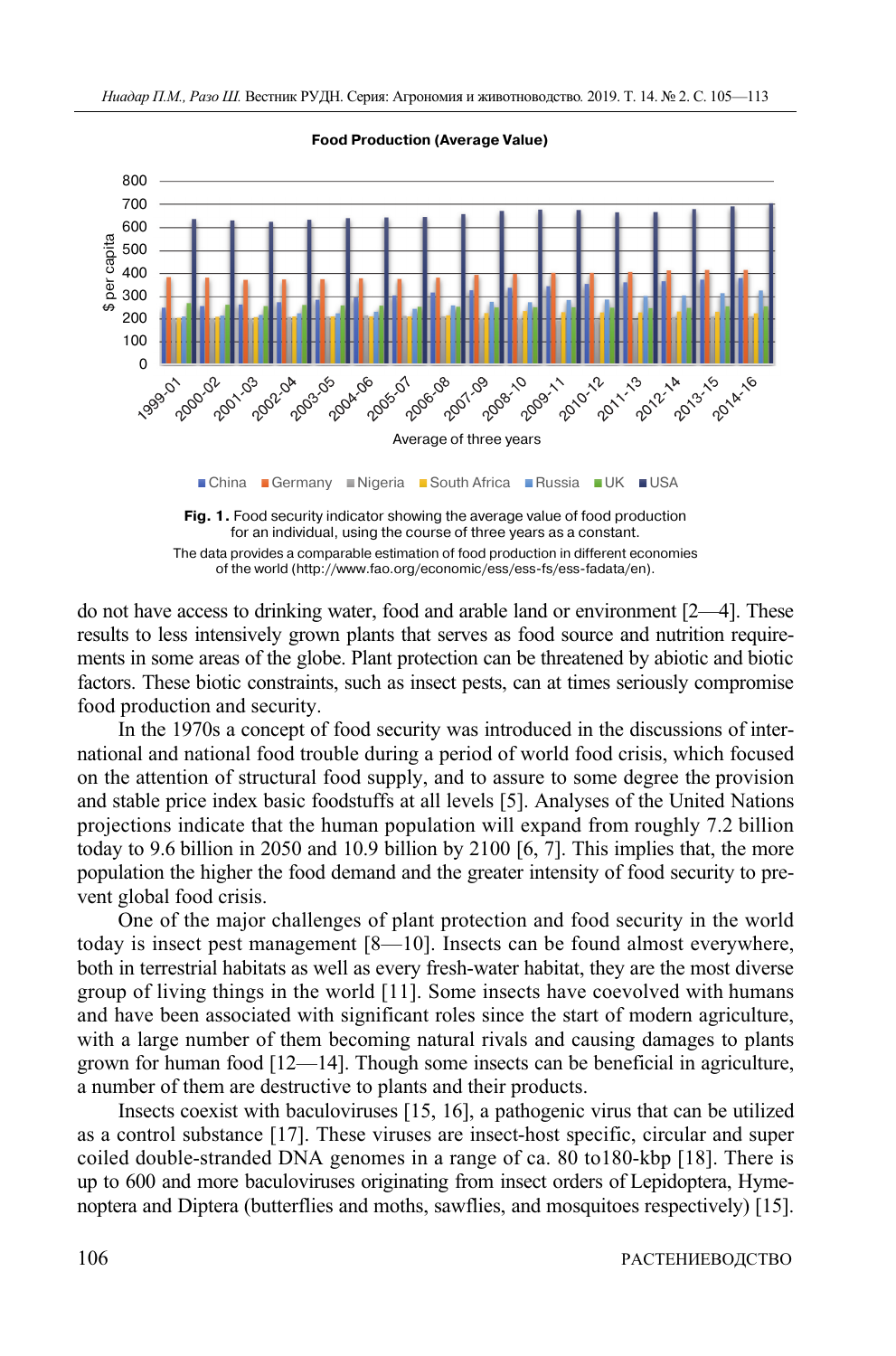Baculoviruses are characteristically rod-shaped like nucleocapsids, known as "*baculum*" in latin, that are as long as 230—385 nanometre (nm) and as wide as 40—60 nanometre (nm) [18]. They have enveloped virions, also having phenotypes that are occlusion derived virus (ODV) and budded virus (BV). These virions share same genome properties but differ in composition and morphogenesis of their functions during the life cycle of the virus. Their environmental stability as well as their infectivity in target insects, are generally different [19]. The nature of baculoviruses have provided a platform for studies and trials on insect pests control [19—21], and maximum positive results of control programs based on baculoviruses will depend upon joint efforts among research institutes, governments, companies and growers' associations [19]. So far, studies on modern insecticides termed DNA insecticides created from unmodified short single-stranded DNA oligonucleotides of IAP genes of baculoviruses are being considered as an emerging tool for plant protection and food security.

## **DNA Insecticides, current status and future prospects**

DNA insecticide is a developing contemporary approach for plant protection and insect pest management [20, 22]. Based on 18—20 nucleotides long unmodified DNA fragments of viral inhibitor of apoptosis (IAP) genes, DNA insecticides can be used to significantly manage its target insect-host. The action of DNA insecticides is attributed to its ability to interfere with target gene expression [23—25]. Recent studies show that topical application of DNA insecticides designed form IAP-2 and IAP-3 genes of LdMNPV (*Lymantria dispar* Multicapsid Nuclear Polyhedrosis Virus), decreases the population of gypsy moth (*Lymantria dispar*) caterpillars, an insect pest with damaging effects on forest trees of economic importance, located mostly in North America and Eurasia [26, 27]. Another study indicated that DNA insecticides from DIAP-2 (*Drosophila* inhibitor of apoptosis) genes used on the larvae of fruit fly (*Drosophila melanogaster*) interfered with DIAP-2 gene expression [23], suppressing the development female fruit flies. This phenomenon was also observed in gypsy moth larvae treated with DNA insecticides from LdMNPV IAP-3 genes where the target IAP-Z gene was interfered with in female gypsy moth larvae [27]. The actions of DNA insecticides majorly from the antisense fragments indicated that it acts as RNase H-dependent oligonucleotides that promote the degradation of target mRNA and can be effectively utilized against target insect pests.

In addition, further studies of DNA insecticides on non-target plant organisms like common wheat *Triticum aestivum*, apple seedlings *Malus domestica* and oak leaves *Quercus robur* showed that DNA insecticides are safe and not harmful to non-target (plants) organisms [28, 29]. This implies that DNA insecticides designed from specific baculovirus affect only its host insect, a characteristic nature of modern insecticides that are insect-specific and engineered for plant protection that will support food security strategies.

The practical advantage in the use of 18—20 nucleotides long insect-specific DNA insecticides is in its cost-efficiency, which implies the ease of synthesis with minimal hands-on participation. However, the development of DNA insecticides is still at an early state, even though there are ongoing studies to expand this idea. The ease of creating DNA insecticides will be advantageous especially for mainstream production, for large scale plant protection.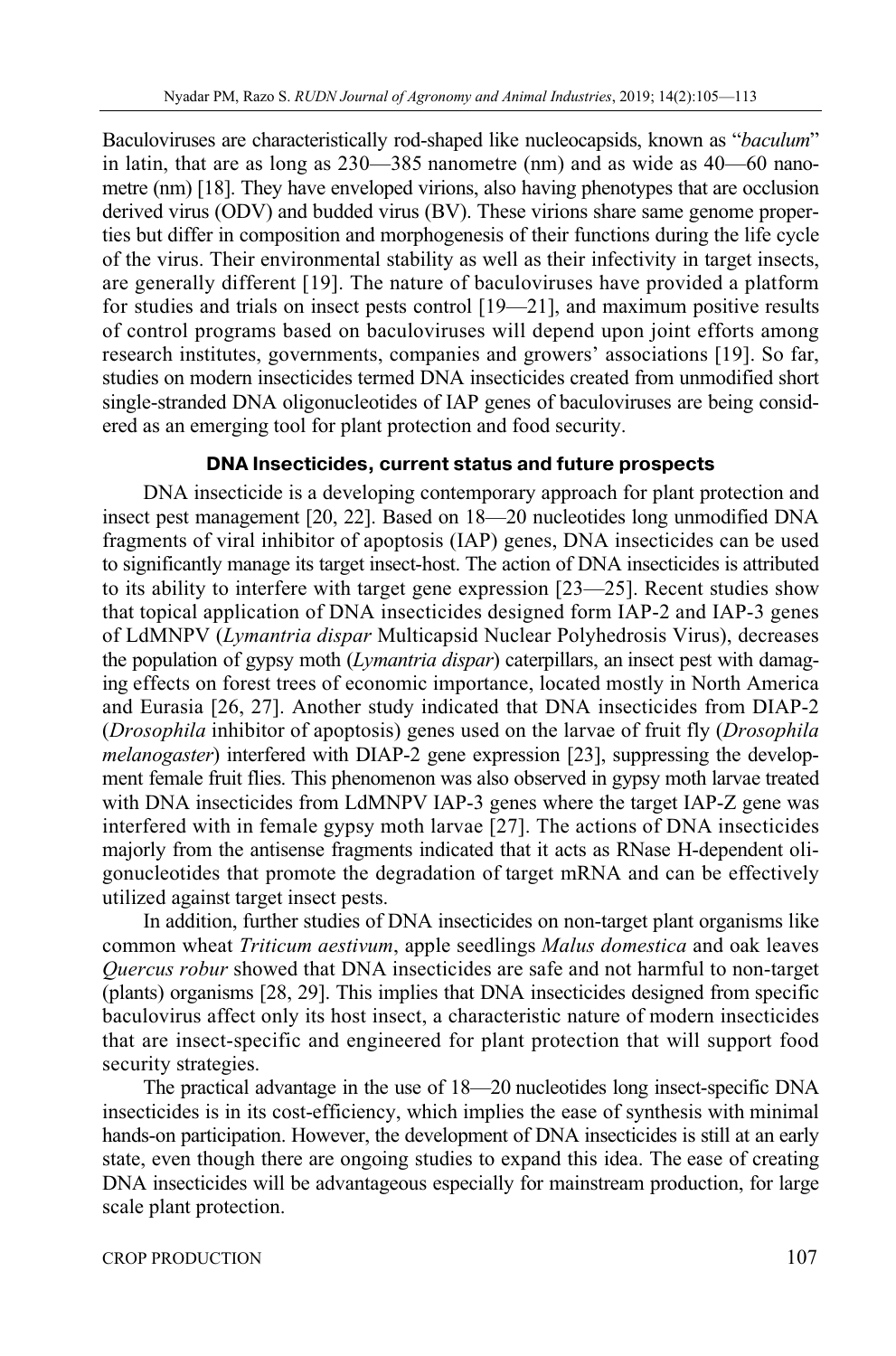Additionally, the application of DNA insecticides by contact or oral means is convenient to control and maintain insect pest control of crops as well as economic plants. In the situation were DNA insecticides may be used against feeding insects such as adult beetles, their chitinous covering could protect them from contact with the insecticide [25], Nevertheless, DNA insecticides have demonstrated strong potency for the management of the larval stage of lepidopteran pest such as gypsy moth (*Lymantria dispar*), especially during early larval instars, in their unprotected exoskeleton form. The use of unmodified short single-stranded DNA fragments from conservative IAP genes as insecticides could reduce insect resistance because of the low potential of mutation in the conservative regions of the host insect. The approach of DNA insecticides is of immense value, and elaborations in this field may lead to a very safe and cheap bioinsecticides with high potency for sustained plant protection and food security.

### **Conclusions**

Insect pests have significantly contributed to food shortage by destroying crops and affecting their produce, leading to food insecurity both in developing and industrialized parts of the world. Hence, for effective food security strategies, there is need for integrated methods and tools for plant protection. DNA insecticides are presented as a developing tool for plant protection, and the potency recorded for insect-specific action especially against *Lymantria dispar* implies that insecticides based on short single stranded DNA oligonucleotides from conservative genes of insect baculovirus have the potential to pave a way for the creation of new forms of biological substances to control insect pests. The use of insect viral inhibitor of apoptosis gene fragments is relatively new as a modern tool that is eco-friendly, fast-acting, target-specific, and safe for non-target organisms. DNA insecticides encodes traits that are favourable for plant protection and food security.

#### **REFERENCES**

- 1. Fedoroff NV. Food in a future of 10 billion. *Agriculture & Food Security*. 2015; 4(1):11. Available from: doi: 10.1186/s40066-015-0031-7.
- 2. Christou P, Twyman RM. The potential of genetically enhanced plants to address food insecurity. *Nutrition research reviews*. 2004; 17(1):23—42. Available from: doi: 10.1079/NRR200373.
- 3. FAO. *The State of Food Insecurity in the World (SOFI)*. Available from: www.fao.org/FOCUS/ E/SOFI00/SOFI001-e.htm. [Accessed 11 January 2018].
- 4. James CL. Global food security. In: *Abstracts,* 7th *International Congress of Plant Pathology*. Edinburgh, UK; 1998. No 4.1.
- 5. Maxwell S. Food security: a post-modern perspective. *Food policy*. 1996; 21(2):155—170. Available from: doi: 10.1016/0306-9192(95)00074-7.
- 6. DESA. *World population prospects: the 2012 revision*. Department of Economic and Social Affairs, United Nations; 2013. Working Paper No. ESA/P/WP.228.
- 7. Gerland P, Raftery AE, Ševčíková H, Li N, Gu D, Spoorenberg T, et al. World population stabilization unlikely this century. *Science*. 2014; 346(6206):234—237. Available from: doi: 10.1126/science.1257469.
- 8. Brzozowski L, Mazourek M. A sustainable agricultural future relies on the transition to organic agroecological pest management. *Sustainability*. 2018; 10(6):2023. Available from: doi: 10.3390/su10062023.
- 9. Juroszek P, von Tiedemann A. Plant pathogens, insect pests and weeds in a changing global climate: A review of approaches, challenges, research gaps, key studies and con-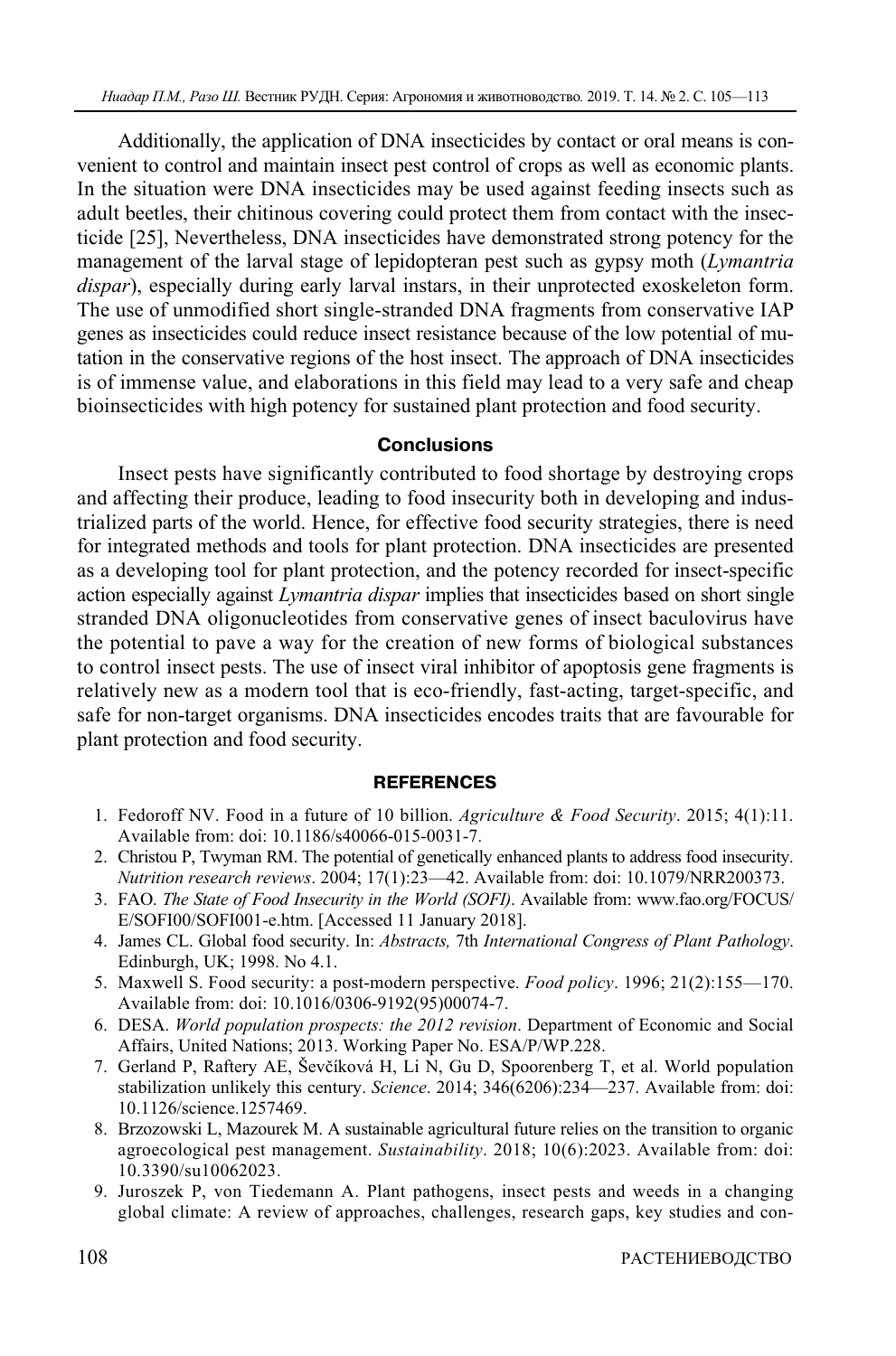cepts. *Journal of Agricultural Sciences*. 2013; 151(2):163—188. Available from: doi: 10.1017/S0021859612000500.

- 10. Oberemok VV, Skorokhod OA. Single-stranded DNA fragments of insect-specific nuclear polyhedrosis virus act as selective DNA insecticides for gypsy moth control. *Pesticide Biochemistry and Physiology*. 2014; 113:1—7. Available from: doi: 10.1016/j.pestbp.2014.05.005.
- 11. May RM. How many species are there on earth? *Science (Washington)*. 1988; 241(4872): 1441—1449. Available from: doi: 10.1126/science.241.4872.1441.
- 12. Dhaliwal GS, Vikas J, Dhawan AK. Insect pest problems and crop losses: changing trends. *Indian Journal of Ecology*. 2010; 37(1):1—7.
- 13. Oerke EC. Crop losses to pests. *The Journal of Agricultural Science*. 2006; 144(1):31—43. Available from: doi: 10.1017/S0021859605005708.
- 14. Pan P, Qin Y. Genotypic diversity of soybean in mixed cropping can affect the populations of insect pests and their natural enemies. *International Journal of Pest Management*. 2014; 60(4):287—292. Available from: doi: 10.1080/09670874.2014.974725.
- 15. Herniou EA, Arif BM, Becnel JJ, Blissard GW, Bonning B, Harrison RL, at al. Baculoviridae. In: King AMQ, Adams MJ, Carstens EB, Lefkowitz EJ. (eds.) *Virus Taxonomy: Classification and Nomenclature of Viruses: Ninth Report of the International Committee on Taxonomy of Viruses*. Oxford: Elsevier; 2011. p. 163—174.
- 16. Herniou EA, Olszewski JA, O'reilly DR, Cory JS. Ancient coevolution of baculoviruses and their insect hosts. *Journal of Virology*. 2004; 78(7):3244—3251. Available from: doi: 10.1128/JVI.78.7.3244-3251.2004.
- 17. Rohrmann GF. *Baculovirus Molecular Biology*. 3rd ed. Bethesda (MD): National Center for Biotechnology Information (US); 2013.
- 18. Pineda A, Kaplan I, Bezemer TM. Steering soil microbiomes to suppress aboveground insect pests. *Trends in Plant Science*. 2017; 22(9):770—778. Available from: doi: 10.1016/j.tplants.2017.07.002.
- 19. Haase S, Sciocco-Cap A, Romanowski V. Baculovirus insecticides in Latin America: historical overview, current status and future perspectives. *Viruses*. 2015; 7(5):2230—2267. Available from: doi: 10.3390/v7052230.
- 20. Nyadar PM, Zaitsev AS, Adeyemi TA, Shumskykh MN, Oberemok VV. Biological control of gypsy moth (Lymantria dispar): an RNAi-based approach and a case for DNA insecticides. *Archives of Biological Sciences*. 2016; 68(3):677—683. Available from: doi: 10.2298/ABS150828041N.
- 21. Oberemok V, Nyadar P, Zaitsev O, Levchenko N, Shiytum H, Omelchenko O. Pioneer evaluation of the possible side effects of the DNA insecticides on wheat (Triticum aestivum L.). *International Journal of Biochemistry and Biophysics*. 2013; 1:57—63. Available from: doi: 10.13189/ijbb.2013.010302.
- 22. Oberemok VV, Nyadar PM. Investigation of mode of action of DNA insecticides on the basis of LdMNPV IAP-3 gene. *Turkish Journal of Biology*. 2015; 39:258—264. Available from: doi: 10.3906/biy-1406-56.
- 23. Nyadar PM, Oberemok VV, Zubarev IV. A small molecule for a big transformation: topical application of a 20-nucleotide-long antisense fragment of the DIAP-2 gene inhibits the development of Drosophila melanogaster female imagos. *Archives of Biological Sciences*. 2018; 70(1):33—39. Available from: doi: 10.2298/ABS170302023N.
- 24. Oberemok VV, Laikova KV, Zaitsev AS, Shumskykh MN, Kasich IN, Gal'chinsky NV, et al. Molecular alliance of Lymantria dispar multiple nucleopolyhedrovirus and a short unmodified antisense oligonucleotide of its anti-apoptotic IAP-3 gene: a novel approach for gypsy moth control. *International Journal of Molecular Sciences*. 2017; 18(11):2446. Available from: doi: 10.3390/ijms18112446.
- 25. Oberemok VV, Laikova KV, Zaitsev AS, Nyadar PM, Shumskykh MN, Gninenko YI. DNA insecticides based on iap3 gene fragments of cabbage looper and gypsy moth nuclear polyhedrosis viruses show selectivity for non-target insects. *Archives of Biological Sciences*. 2015; 67(3):785—792. Available from: doi: 10.2298/ABS141230037O.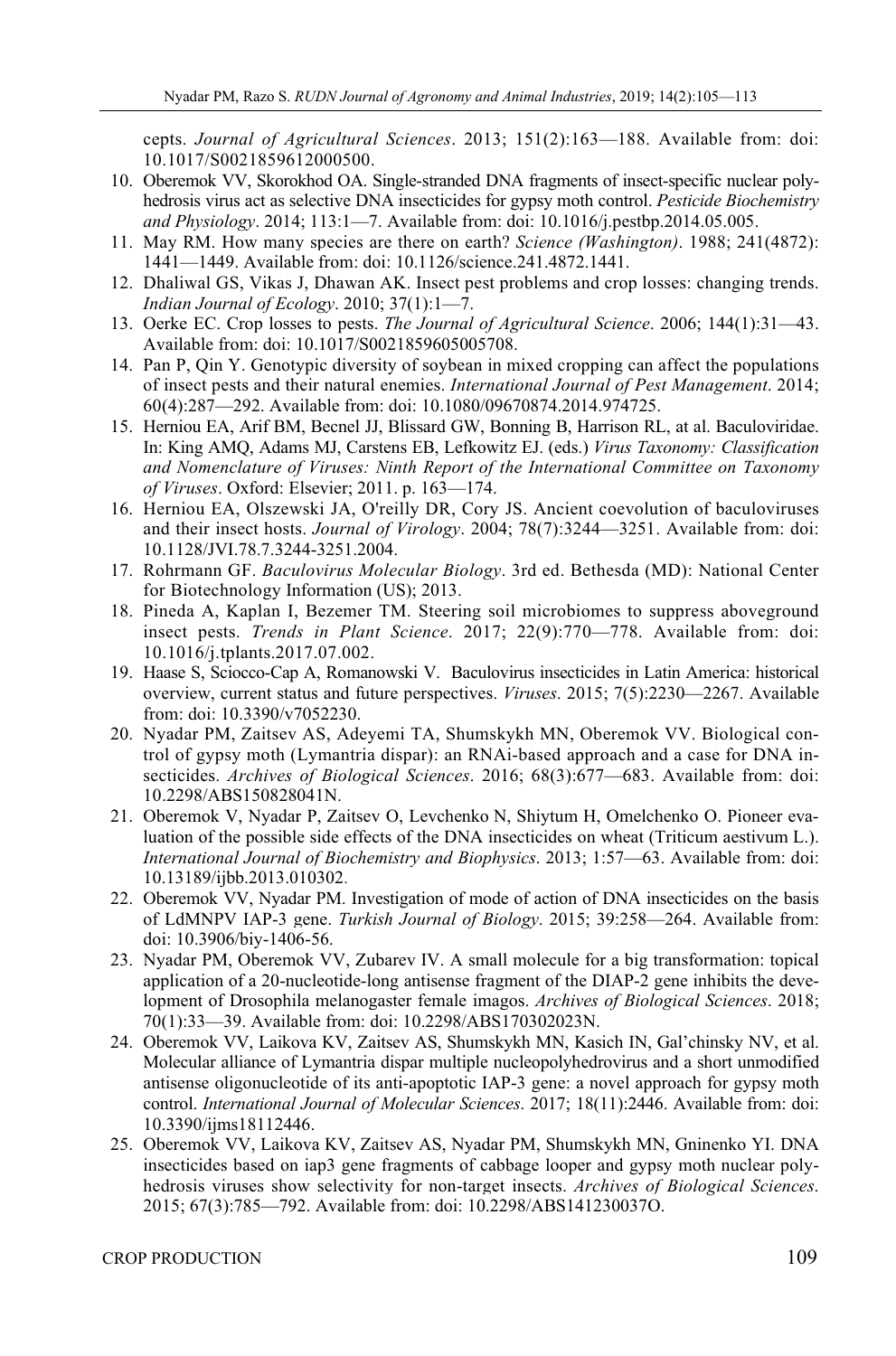- 26. Nyadar PM, Adeyemi TA. DNA insecticides: the lethal potency of LdMNPV IAP-2 gene antisense oligonucleotides in pre-infected gypsy moth (Lymantria dispar L.) larvae. *International Journal of Pest Management*. 2018; 64(2):173—177. Available from: doi: 10.1080/09670874.2017.1359432.
- 27. Oberemok VV, Laikova EV, Zaytsev AS, Nyadar PM, Gushchin VA, Makarov VV, et al. Creation of DNA insecticides is a new direction in plant protection. *Zashchita i karantin rastenii* [Plant protection and quarantine]. 2016; (11):14—16. (In Russ).
- 28. Susurluk H, Toprak U, Gürkan MO. Concentration of sodium dodecyl sulfate used in occlusion body extraction affects Spodoptera littoralis nucleopolyhedrovirus biological activity. *Turkish Journal of Biology*. 2013; 37:171—175. Available from: doi: 10.3906/biy-1204-50.
- 29. Zaitsev AS, Omel'chenko OV, Nyadar PM, Oberemok VV. Influence of DNA oligonucleotides used as insecticides on biochemical parameters of Quercus robur and Malus domestica. *Bulletin of the Transilvania University of Brasov. Series II: Forestry, Wood Industry, Agricultural Food Engineering*. 2015; 8(2):37—46.

#### **Article history:**

Received: 15 April 2019 Accepted: 16 May 2019

#### **About authors:**

*Nyadar Palmah Mutah* — trainee, Agrobiotechnological Department, Agrarian and Technological Institute, RUDN University; 6, Miklukho-Maklaya st., Moscow, 117198, Russian Federation; e-mail: biopalmgene@gmail.com

*Razo Shyatesa* — postgraduate student, Agrobiotechnological Department, Agrarian and Technological Institute, RUDN University; 6, Miklukho-Maklaya st., Moscow, 117198, Russian Federation; e-mail: razo\_sh@rudn.university

#### **For citation:**

Nyadar PM, Razo Sh. DNA insecticides as an emerging tool for plant protection and food security strategies. *RUDN Journal of Agronomy and Animal Industries*, 2019; 14(2): 105—113. doi: 10.22363/2312-797X-2019-14-2-105-113.

DOI: 10.22363/2312-797X-2019-14-2-105-113

Обзорная статья

# **ДНК-инсектициды**

# **как новое направление в защите растений и обеспечении продовольственной безопасности**

# **П.М. Ниадар\*, Ш. Разо**

Российский университет дружбы народов, Москва, Российская Федерация *\*biopalmgene@gmail.com* 

Большое число повреждений растений вызывается насекомыми, которые могут одновременно являться как вредителями, так и переносчиками болезней, что создает серьезные проблемы продовольственной безопасности. Крайне важным для человеческого роста и развития является доступ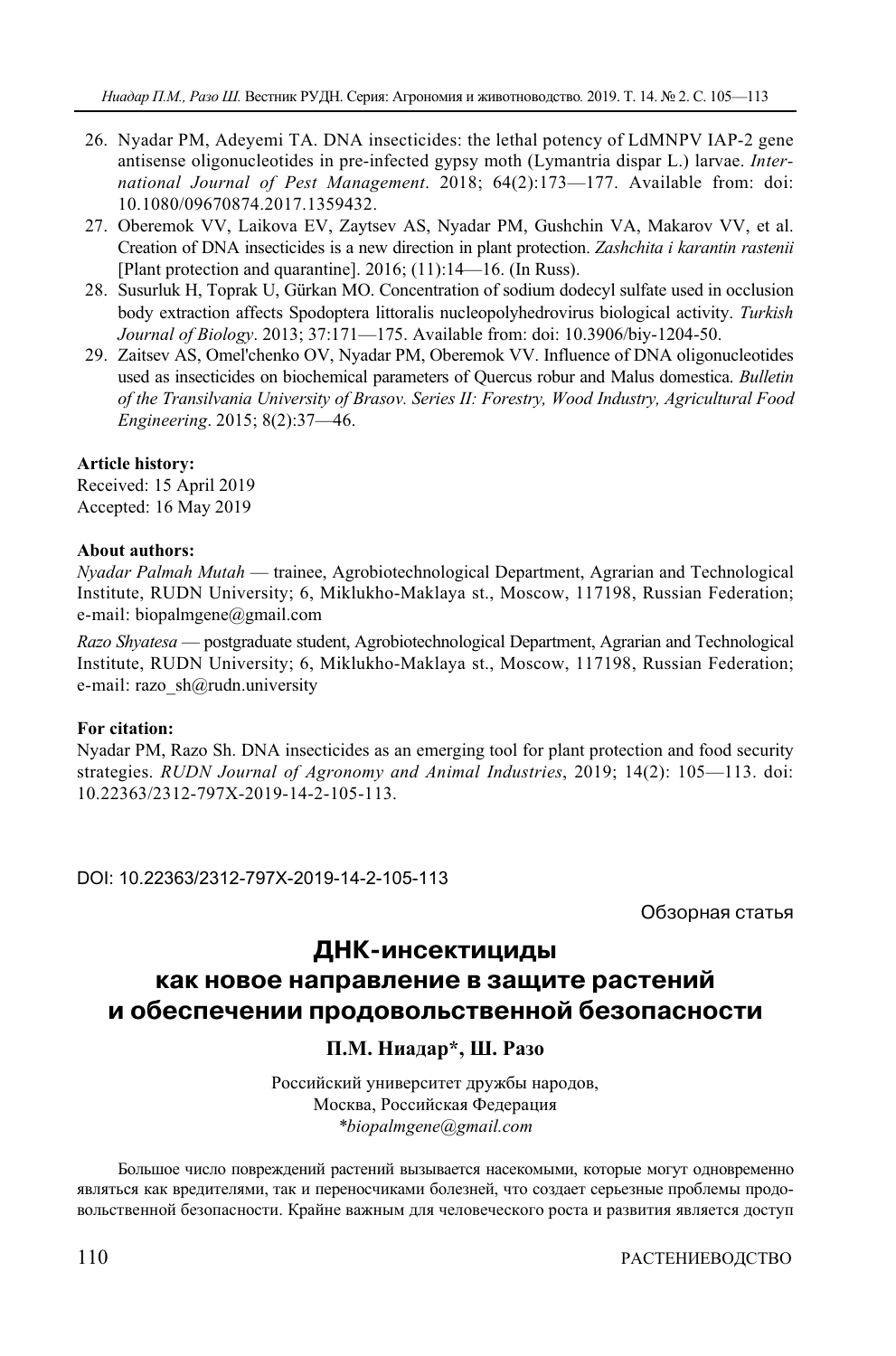к безопасным и высококачественным продуктам питания. Это становится залогом развития общества потребителей с высокими требованиями к качеству продуктов питания и, в конечном итоге, приводит к постоянно растущему спросу на подобную продукцию. Влияние экологических, биологических, химических, политических и социально-экономических факторов способствовало формированию современного продовольственного рынка, его доступности и безопасности. Именно поэтому разработка безопасных биологических препаратов становится сегодня приоритетом в современной системе защитных мероприятий. Данная работа систематизирует отдельные результаты по исследованию защитных свойств немодифицированных коротких одноцепочечных фрагментов ДНК, используемых в качестве инсектицидов, как новый инструмент в системе защиты растений.

**Ключевые слова:** защита растений, продовольственная безопасность, IAP гены, биопестициды, ДНК-инсектициды

### **БИБЛИОГРАФИЧЕСКИЙ СПИСОК**

- 1. Fedoroff N.V. Food in a future of 10 billion // Agriculture & Food Security. 2015. Vol. 4. № 1. P. 11. doi: 10.1186/s40066-015-0031-7.
- 2. Christou P., Twyman R.M. The potential of genetically enhanced plants to address food insecurity // Nutrition research reviews. 2004. Vol. 17. № 1. P. 23—42. doi: 10.1079/NRR200373.
- 3. FAO. The State of Food Insecurity in the World (SOFI). Режим доступа: www.fao.org/ FOCUS/E/SOFI00/SOFI001-e.htm. [Дата обращения 11.01.2018].
- 4. James C.L. Global food security // Abstracts, 7th International Congress of Plant Pathology. Edinburgh, UK, 1998. No 4.1.
- 5. Maxwell S. Food security: a post-modern perspective // Food policy. 1996. Vol. 21. № 2. P. 155—170. doi: 10.1016/0306-9192(95)00074-7.
- 6. DESA. World population prospects: the 2012 revision. Department of Economic and Social Affairs, United Nations, 2013. Working Paper No. ESA/P/WP.228.
- 7. Gerland P., Raftery A.E., Ševčíková H., Li N., Gu D., Spoorenberg T., et al. World population stabilization unlikely this century // Science. 2014. Vol. 346. № 6206. P. 234—237. doi: 10.1126/science.1257469.
- 8. Brzozowski L., Mazourek M. A sustainable agricultural future relies on the transition to organic agroecological pest management // Sustainability. 2018. Vol. 10. № 6. P. 2023. doi: 10.3390/su10062023.
- 9. Juroszek P., von Tiedemann A. Plant pathogens, insect pests and weeds in a changing global climate: A review of approaches, challenges, research gaps, key studies and concepts // Journal of Agricultural Sciences. 2013. Vol. 151. № 2. P. 163—188. doi: 10.1017/S0021859612000500.
- 10. Oberemok V.V., Skorokhod O.A. Single-stranded DNA fragments of insect-specific nuclear polyhedrosis virus act as selective DNA insecticides for gypsy moth control // Pesticide Biochemistry and Physiology. 2014. Vol. 113. P. 1—7. doi: 10.1016/j.pestbp.2014.05.005.
- 11. May R.M. How many species are there on earth? // Science (Washington). 1988. Vol. 241. № 4872. P. 1441—1449. doi: 10.1126/science.241.4872.1441.
- 12. Dhaliwal G.S., Vikas J., Dhawan A.K. Insect pest problems and crop losses: changing trends // Indian Journal of Ecology. 2010. Vol. 37. № 1. P. 1—7.
- 13. Oerke E.C. Crop losses to pests // The Journal of Agricultural Science. 2006. Vol. 144. № 1. P. 31—43. doi: 10.1017/S0021859605005708.
- 14. Pan P., Qin Y. Genotypic diversity of soybean in mixed cropping can affect the populations of insect pests and their natural enemies // International Journal of Pest Management. 2014. Vol. 60. № 4. P. 287—292. doi: 10.1080/09670874.2014.974725.
- 15. Herniou E.A., Arif B.M., Becnel J.J., Blissard G.W., Bonning B., Harrison R.L., et al. Baculoviridae // Virus Taxonomy: Classification and Nomenclature of Viruses: Ninth Report of the International Committee on Taxonomy of Viruses / King A.M.Q., Adams M.J., Carstens E.B., Lefkowitz E.J. (eds.) Oxford: Elsevier, 2011. pp. 163—174.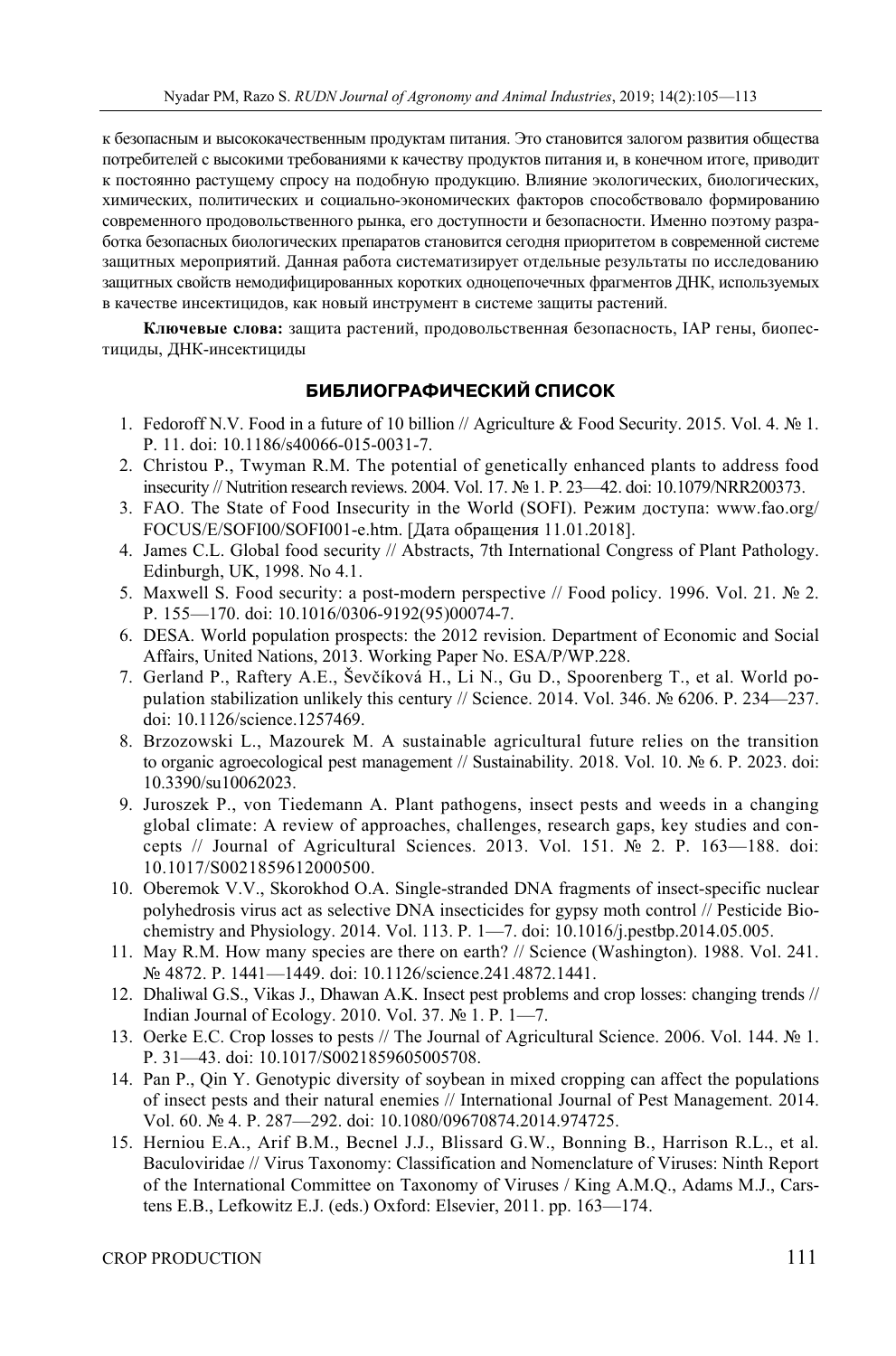- 16. Herniou E.A., Olszewski J.A., O'reilly D.R., Cory J.S. Ancient coevolution of baculoviruses and their insect hosts // Journal of Virology. 2004. Vol. 78.  $\mathbb{N}^{\circ}$  7. P. 3244—3251. doi: 10.1128/JVI.78.7.3244-3251.2004.
- 17. Rohrmann G.F. Baculovirus Molecular Biology. 3rd ed. Bethesda (MD): National Center for Biotechnology Information (US), 2013.
- 18. Pineda A., Kaplan I., Bezemer T.M. Steering soil microbiomes to suppress aboveground insect pests // Trends in Plant Science. 2017. Vol. 22. № 9. P. 770—778. doi: 10.1016/j.tplants.2017.07.002.
- 19. Haase S., Sciocco-Cap A., Romanowski V. Baculovirus insecticides in Latin America: historical overview, current status and future perspectives // Viruses. 2015. Vol. 7. № 5. P. 2230—2267. doi: 10.3390/v7052230.
- 20. Nyadar P.M, Zaitsev A.S., Adeyemi T.A., Shumskykh M.N., Oberemok V.V. Biological control of gypsy moth (Lymantria dispar): an RNAi-based approach and a case for DNA insecticides // Archives of Biological Sciences. 2016. Vol. 68. № 3. P. 677—683. doi: 10.2298/ABS150828041N.
- 21. Oberemok V., Nyadar P., Zaitsev O., Levchenko N., Shiytum H., Omelchenko O. Pioneer evaluation of the possible side effects of the DNA insecticides on wheat (Triticum aestivum L.) // International Journal of Biochemistry and Biophysics. 2013. Vol. 1. P. 57—63. doi: 10.13189/ijbb.2013.010302.
- 22. Oberemok V.V., Nyadar P.M. Investigation of mode of action of DNA insecticides on the basis of LdMNPV IAP-3 gene // Turkish Journal of Biology. 2015. Vol. 39. P. 258—264. doi: 10.3906/biy-1406-56.
- 23. Nyadar P.M., Oberemok V.V., Zubarev I.V. A small molecule for a big transformation: topical application of a 20-nucleotide-long antisense fragment of the DIAP-2 gene inhibits the development of Drosophila melanogaster female imagos // Archives of Biological Sciences. 2018. Vol. 70. № 1. P. 33—39. doi: 10.2298/ABS170302023N.
- 24. Oberemok V.V., Laikova K.V., Zaitsev A.S., Shumskykh M.N., Kasich I.N., Gal'chinsky N.V., et al. Molecular alliance of Lymantria dispar multiple nucleopolyhedrovirus and a short unmodified antisense oligonucleotide of its anti-apoptotic IAP-3 gene: a novel approach for gypsy moth control // International Journal of Molecular Sciences. 2017. Vol. 18. № 11. P. 2446. doi: 10.3390/ijms18112446.
- 25. Oberemok V.V., Laikova K.V., Zaitsev A.S., Nyadar P.M., Shumskykh M.N., Gninenko Y.I. DNA insecticides based on iap3 gene fragments of cabbage looper and gypsy moth nuclear polyhedrosis viruses show selectivity for non-target insects // Archives of Biological Sciences. 2015. Vol. 67. № 3. P. 785—792. doi: 10.2298/ABS141230037O.
- 26. Nyadar P.M., Adeyemi T.A. DNA insecticides: the lethal potency of LdMNPV IAP-2 gene antisense oligonucleotides in pre-infected gypsy moth (Lymantria dispar L.) larvae // International Journal of Pest Management. 2018. Vol. 64. № 2. P. 173—177. doi: 10.1080/09670874.2017.1359432.
- 27. Оберемок В.В., Лайкова Е.В., Зайцев А.С., Ниадар П.М., Гущин В.А., Макаров В.В. и др. Создание ДНК-инсектицидов-новое направление в защите растений // Защита и карантин растений. 2016. № 11. С. 14—16.
- 28. Susurluk H., Toprak U., Gürkan M.O. Concentration of sodium dodecyl sulfate used in occlusion body extraction affects Spodoptera littoralis nucleopolyhedrovirus biological activity // Turkish Journal of Biology. 2013. Vol. 37. P. 171—175. doi: 10.3906/biy-1204-50.
- 29. Zaitsev A.S., Omel'chenko O.V., Nyadar P.M., Oberemok V.V. Influence of DNA oligonucleotides used as insecticides on biochemical parameters of Quercus robur and Malus domestica // Bulletin of the Transilvania University of Brasov. Series II: Forestry, Wood Industry, Agricultural Food Engineering. 2015. Vol. 8. № 2. P. 37—46.